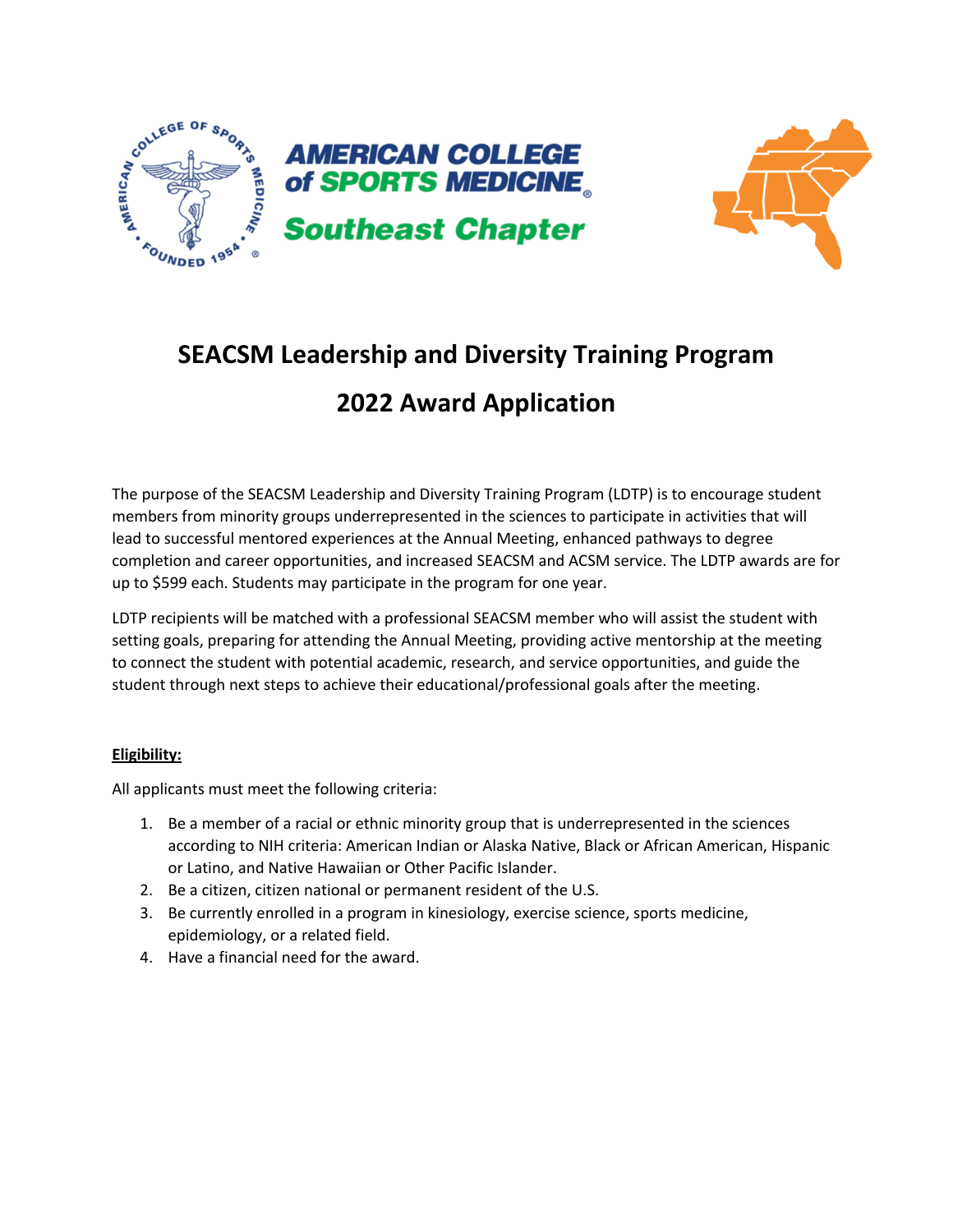#### **Application instructions:**

All application materials must be submitted by 5:00 pm ET on December 22, 2022. The application includes an online form and a written recommendation.

The online application form is available at: https://docs.google.com/forms/d/e/1FAIpQLSdRcjLDzQ-TL76x\_08I8GdQwZPk2f2eZIyGTtFIpA7mdYKuLQ/viewform?usp=sf\_link

The form includes:

- Applicant information, including eligibility and education history
- Responses to the following "essay" questions:
	- 1. Why you are applying for the SEACSM LDTP program
	- 2. Your reasons for wishing to attend the SEACSM Annual meeting
	- 3. Your goals for the mentoring experience
	- 4. How the LDTP award will help you and your plans as a student and professional
	- 5. How you think this experience will advance your academic and scholarly goals
	- 6. Your interest in greater involvement with SEACSM and ACSM in the future
	- 7. The reason(s) for your financial need to attend the SEACSM Annual Meeting

Additionally, you must provide one recommendation which will be submitted separately by the recommender. This includes:

- 1. Evaluation form
- 2. Letter of recommendation

#### **Review process**

- 1. Your application will be reviewed by a panel of SEACSM professional members.
- 2. Evaluation is based on
	- a. meeting the application criteria
	- b. the completeness and professionalism of your application
	- c. demonstrating your reasons and goals for the program in your essay
	- d. the support of your professional reference
	- e. submission of all application materials by the deadline
- 3. Decisions will be communicated to applicants by January 14th, 2022.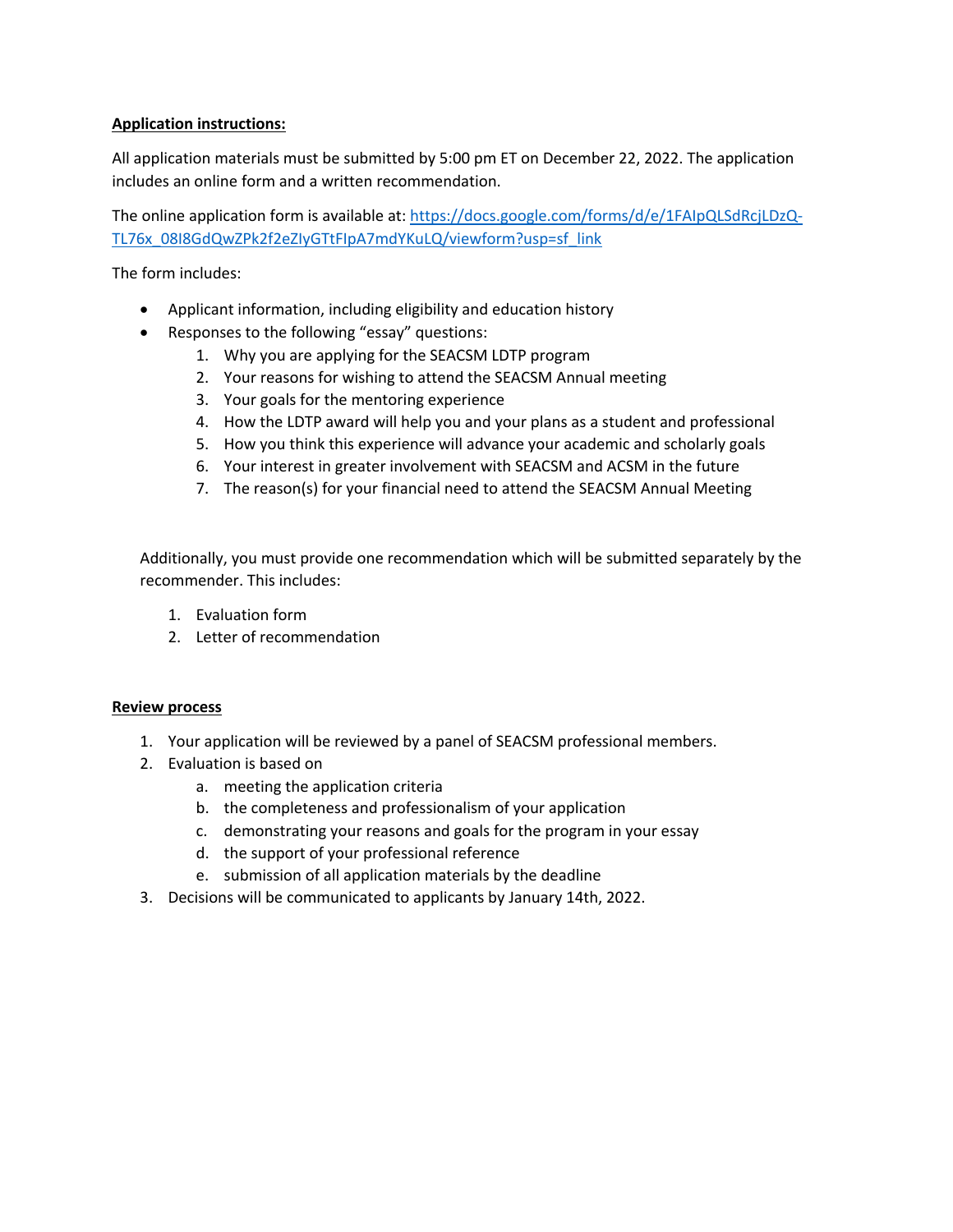# **SEACSM Leadership and Diversity Training Program**

### **LETTER OF RECOMMENDATION**

The purpose of the SEACSM Leadership and Diversity Training Program is to encourage candidates who are SEACSM student members from minority groups underrepresented in the sciences to participate in activities that will lead to successful mentored experiences at the Annual Meeting, enhanced pathways to degree completion and career opportunities, and increased SEACSM and ACSM service. The LDTP awards are for up to \$599 each.

In the LDTP program, participants will be matched with a professional SEACSM member who will help the student set goals and prepare for attending the Annual Meeting, provide active mentorship at the meeting to connect the students with potential academic, research, and service opportunities, and guide the student through next steps to achieve their goals after the meeting.

Please note that the applicant will be evaluated based on your responses to the items below and your letter of support, as well as their application materials. This evaluation is important for determining LDTP awards.

Please send your completed evaluation form and letter of recommendation via email to SEACSM Past-President John Petrella at jkpetrel@samford.edu by 5:00 pm ET on December 22, 2022. In the subject line please write the applicant's name and "LDTP."